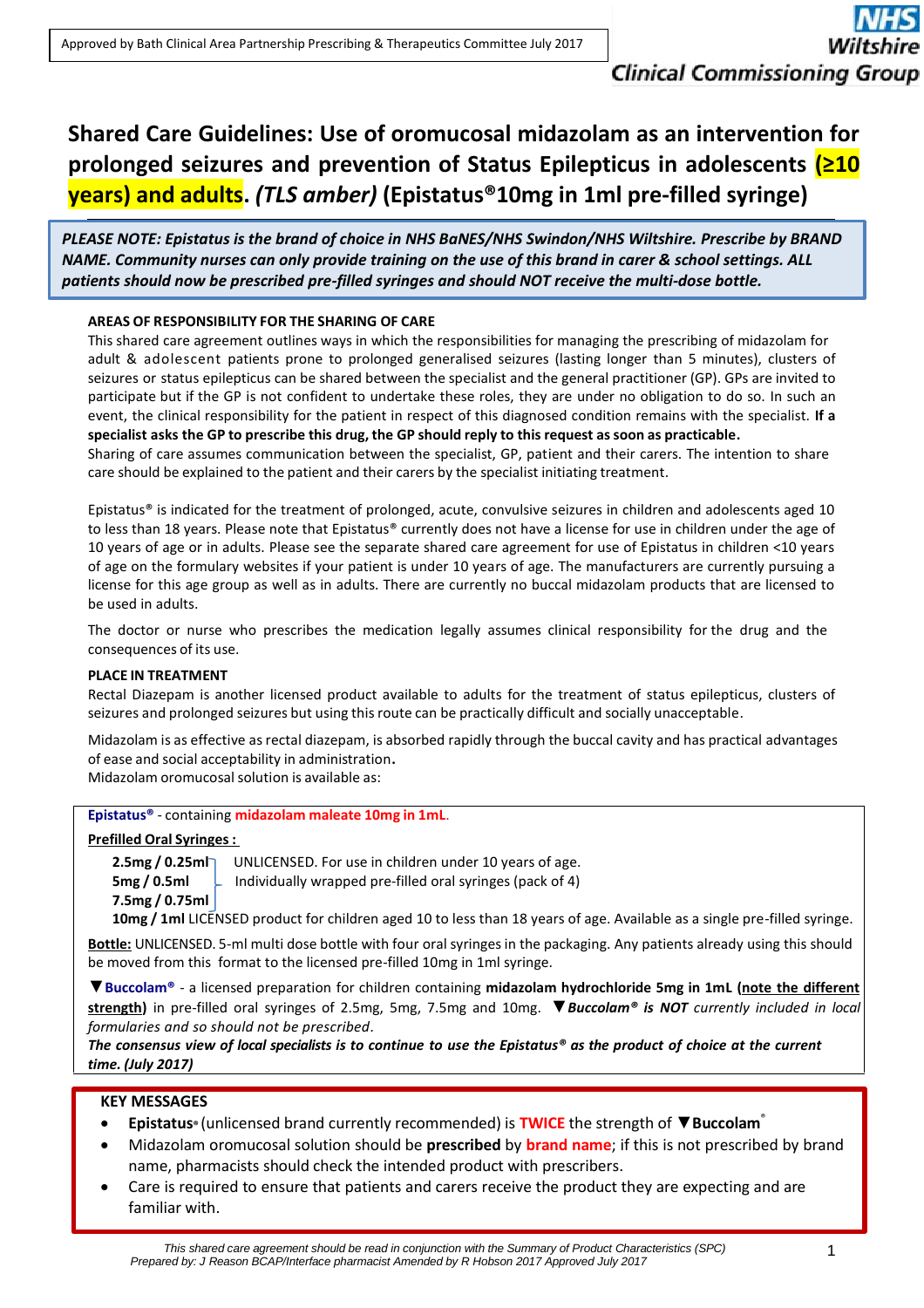Approved by Bath Clinical Area Partnership Prescribing & Therapeutics Committee July 2017

#### **RESPONSIBILITIES and ROLES**

# **Specialistresponsibilities**

1 Initiate treatment and provide at least 2 doses of 10mg/ml x 1ml prefilled syringes.

 $2$  Discuss the benefits and side effects of treatment with the patient. The prescriber must make every effort to obtain consent to treatment and inform the patient and carer of the medicine'slicense status (if ≥18 yrs).

- 3 Ensure that the patient/carer understands when and how to give the medication (For adolescents, an identified member of the Children and Young People's Training Team, epilepsy specialist nurse or Public Health School Nurse (PHSN), will work with the patient and carer to develop an Epilepsy Emergency Plan for administration, train in use, ensure appropriate storage and provide written/verbal advice in a way that the individuals can understand ( as per Joint Epilepsy Council Guideline 2012)
- 4 Ask the GP whether they are willing to participate in shared care. The GP must be informed of the medicine's license status if it is for an adult.
- 5 Supply the GP with background information about diagnosis, the reasonsfor selecting midazolam and details of how to prescribe it, including details of how often doses can be repeated, maximum dose in 24 hours and details of any combination therapy. Thissummary should be received within 14 days of a hospital outpatient review, in-patient stay or Community review.
- 6 Inform the appropriate community service that Buccal Midazolam has been prescribed. A Health Care Plan/Flow Chart should be put into place by the appropriate community service to support use.

Review the patient's condition and monitor response to treatment regularly (at least 6 monthly).

8 Advise GP on when to stop, alter or change treatment.

9 Report adverse events to the MHRA <https://yellowcard.mhra.gov.uk/>

10 Ensure clear arrangements for GP and carer back-up, advice and support

# **General Practitioner responsibilities**

Reply to the request for shared care as soon as practicable. 2 Prescribe midazolam after communication with specialist about need for treatment and the formulation to be used and the dose recommended. 3 Midazolam is a schedule 3 controlled drug and therefore subject to the requirement for the quantity to be supplied to be written in words and figures. 4 Refer promptly to specialist if frequency of use increases, lack of clinical efficacy is suspected or any concerns arise. 5 Report to and seek advice from specialist on any aspect of patient care that is of concern to the GP and may affect

Treatment. 6 Stop treatment on the advice of the specialist.

Report adverse events to the specialist and MHRA <https://yellowcard.mhra.gov.uk/>

#### **Community Pharmacist's role**

1 If the prescription is written generically confirm with the patient &/or GP as to which brand the patient uses (should be Epistatus). Endeavour to get the GP practice to change the patient's records to the correct brand.

2 The licensed Epistatus 10mg in 1ml syringe should be used for the 10 to under 18 age group (& off-label for adults). If a different product such as a special has been prescribed, contact the prescriber to get the prescription changed to the licensed product of local choice (Epistatus).

Ensure that each Epistatus 10mg in 1ml pre-filled syringe (PFS) is labelled on the outside of the box it comes in. Usually, 1 or 2 PFS will be supplied for each patient at a time.

3 Check that the patient/carer collecting the prescription understands how to use it.

#### **Patient'srole**

1 Report to the specialist or GP if he or she does not have a clear understanding of the treatment.

2 Share any concernsin relation to treatment with medicine.

3 Report any adverse effects to the specialist or GP whilst taking the medicine.

#### **Epilepsies: diagnosis and management NICE CG137 (Updated February 2016):** <https://www.nice.org.uk/Guidance/cg137>

- Only prescribe buccal midazolam for use in the community for children, young people and adults who have had a previous episode of prolonged or serial convulsive seizures
- Over- and potentially inappropriate prescription of emergency benzodiazepines should not be used as a means to alleviate individual, parental or carer's anxiety.

## **Review and discontinuation of treatment**

- An ongoing review of the continued need for emergency rescue treatment with buccal midazolam should be carried out by **a specialist** at least every 6 months to ensure the seizure management plan is still appropriate and to prevent unnecessary long term prescribing.
- Midazolam may be withdrawn if the patient has been fit free over a 2 year period.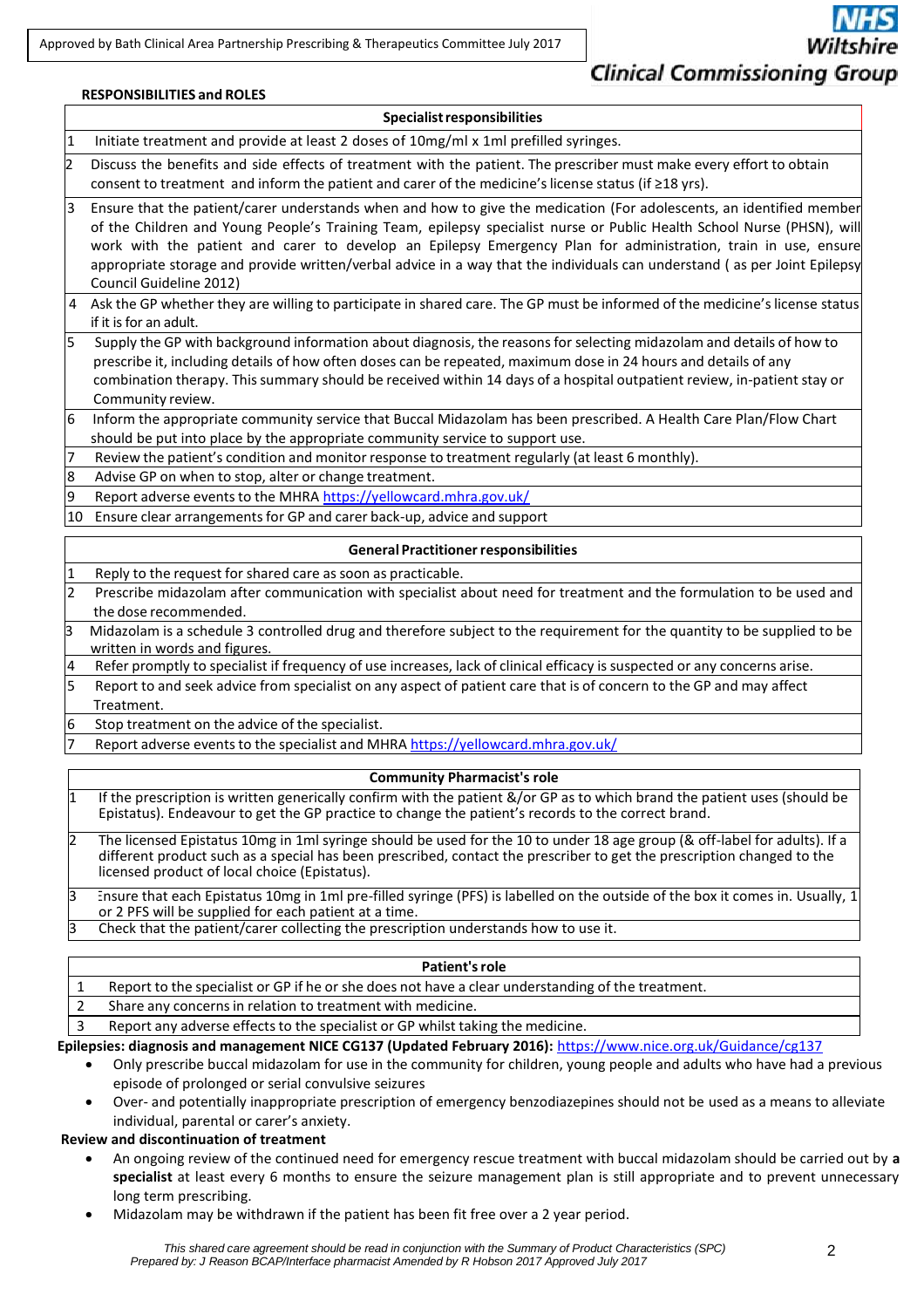# **Clinical Commissioning Group**

# **SAFETY: MHRA Guidance**

The MHRA issued a warning (Drug Safety Update in October 2011) that care was needed if transferring between *Epistatus***®** and *Buccolam***®** due to the differences in strengths between the products.

<http://www.mhra.gov.uk/Safetyinformation/DrugSafetyUpdate/CON131931>

There have also been other errors reported to the National and Reporting Learning System (NRLS) involving confusion between the mg and mL eg 2.5mL (25mg) was prescribed when 0.25mL (2.5mg) was intended.

<http://www.nrls.npsa.nhs.uk/resources/type/signals/?entryid45=132975>

# **MEDICATION DETAILS**

|                           | Prolonged, acute, convulsive seizures.                                                                                                                                                                                                                                                                                                                                                                                                                                                                                                                                                                                                                                                                                                                                                                                                                                                                                                                                                                                                                                                                                                                                                                                                                                                                                      |  |  |  |  |
|---------------------------|-----------------------------------------------------------------------------------------------------------------------------------------------------------------------------------------------------------------------------------------------------------------------------------------------------------------------------------------------------------------------------------------------------------------------------------------------------------------------------------------------------------------------------------------------------------------------------------------------------------------------------------------------------------------------------------------------------------------------------------------------------------------------------------------------------------------------------------------------------------------------------------------------------------------------------------------------------------------------------------------------------------------------------------------------------------------------------------------------------------------------------------------------------------------------------------------------------------------------------------------------------------------------------------------------------------------------------|--|--|--|--|
| <b>Indication</b>         | Midazolam is a short acting benzodiazepine that offers an alternative to rectal diazepam                                                                                                                                                                                                                                                                                                                                                                                                                                                                                                                                                                                                                                                                                                                                                                                                                                                                                                                                                                                                                                                                                                                                                                                                                                    |  |  |  |  |
| Products<br>available     | Epistatus® - pre-filled syringe containing midazolam maleate 10mg in 1mL. Licensed for age 10 to<br>under 18s. Also product of choice in adults (off-label).                                                                                                                                                                                                                                                                                                                                                                                                                                                                                                                                                                                                                                                                                                                                                                                                                                                                                                                                                                                                                                                                                                                                                                |  |  |  |  |
| Form                      | Pre-filled oral syringe10mg in 1ml                                                                                                                                                                                                                                                                                                                                                                                                                                                                                                                                                                                                                                                                                                                                                                                                                                                                                                                                                                                                                                                                                                                                                                                                                                                                                          |  |  |  |  |
| Administration            | Using the prefilled syringe: half the contents should be squirted into each buccal cavity.                                                                                                                                                                                                                                                                                                                                                                                                                                                                                                                                                                                                                                                                                                                                                                                                                                                                                                                                                                                                                                                                                                                                                                                                                                  |  |  |  |  |
| Dose and<br>frequency     | Dose for children over 10 years and adults: 10mg (1ml)<br>Carers should only administer a single dose of midazolam. If the seizure has not stopped within 10<br>minutes after administration of midazolam, emergency medical assistance must be sought and the<br>empty syringe given to the healthcare professional to provide information on the dose and product<br>received by the patient.<br>A second dose can be given ONLY if assessed as necessary and stated on the emergency epilepsy<br>plan) this is assessed on an individual basis and will be clearly stated in the Epilepsy Emergency Plan.<br>The second dose is usually given 10 minutes after the first dose.<br>If the patients' breathing becomes shallow, call an ambulance and do not administer a second dose.<br>If a response is not seen 5 minutes after a second dose, call 999 for an ambulance<br>What to do if a seizure starts again:<br>The official guidance states that no more doses should be given in the next 12 hours for bigger<br>children and adults.<br>Each individual epilepsy emergency plan will state when an ambulance should be called with regard<br>to the management of ongoing seizures.<br>The maximum recommended adult dose in 24 hours is 20mg.<br>Please follow the advice given by the initiating specialist. |  |  |  |  |
| <b>Contra-indications</b> | Hypersensitivity to the active substance (midazolam), benzodiazepines or to any of the excipients<br>Myasthenia gravis.<br>Severe respiratory insufficiency.<br>Sleep apnoea syndrome.<br>Severe hepatic impairment.                                                                                                                                                                                                                                                                                                                                                                                                                                                                                                                                                                                                                                                                                                                                                                                                                                                                                                                                                                                                                                                                                                        |  |  |  |  |
| <b>Cautions</b>           | Midazolam should be used with caution in patients with chronic respiratory insufficiency because<br>midazolam may further depress respiration.<br>Midazolam should be used with caution in patients with chronic renal failure, impaired hepatic or<br>cardiac function. Midazolam may accumulate in patients with chronic renal failure or impaired<br>hepatic function whilst in patients with impaired cardiac function it may cause decreased clearance of<br>midazolam.<br>Debilitated patients are more prone to the central nervous system (CNS) effects of benzodiazepines<br>and, therefore, lower doses may be required.<br>Midazolam should be avoided in patients with a medical history of alcohol or drug abuse.<br>Midazolam may cause anterograde amnesia.                                                                                                                                                                                                                                                                                                                                                                                                                                                                                                                                                  |  |  |  |  |
| Side effects              | The most common side effects with Epistatus (seen in 1/100 to 1/10) are sedation, somnolence,<br>depressed levels of consciousness, respiratory depression and nausea and vomiting.<br>All patients receiving midazolam are likely to be drowsy for several hours after administration<br>Rare: agitation, restlessness and disorientation have been reported.<br>See SPC for full details: http://www.medicines.org.uk/emc/medicine/33476                                                                                                                                                                                                                                                                                                                                                                                                                                                                                                                                                                                                                                                                                                                                                                                                                                                                                  |  |  |  |  |
| Monitoring                | No specific monitoring is necessary                                                                                                                                                                                                                                                                                                                                                                                                                                                                                                                                                                                                                                                                                                                                                                                                                                                                                                                                                                                                                                                                                                                                                                                                                                                                                         |  |  |  |  |
| <b>Drug interactions</b>  | Calcium channel blockers, erythromycin, other macrolides and cimetidine reduce the clearance of<br>midazolam. This may result in prolonged duration of sedative effect.<br>See SPC for full details: http://www.medicines.org.uk/emc/medicine/33476                                                                                                                                                                                                                                                                                                                                                                                                                                                                                                                                                                                                                                                                                                                                                                                                                                                                                                                                                                                                                                                                         |  |  |  |  |
| <b>Storage</b>            | Do not store above 25 <sup>°</sup> C. Do not store in a fridge as crystallisation may occur.                                                                                                                                                                                                                                                                                                                                                                                                                                                                                                                                                                                                                                                                                                                                                                                                                                                                                                                                                                                                                                                                                                                                                                                                                                |  |  |  |  |

*This shared care agreement should be read in conjunction with the Summary of Product Characteristics (SPC) Prepared by: J Reason BCAP/Interface pharmacist Amended by R Hobson 2017 Approved July 2017*